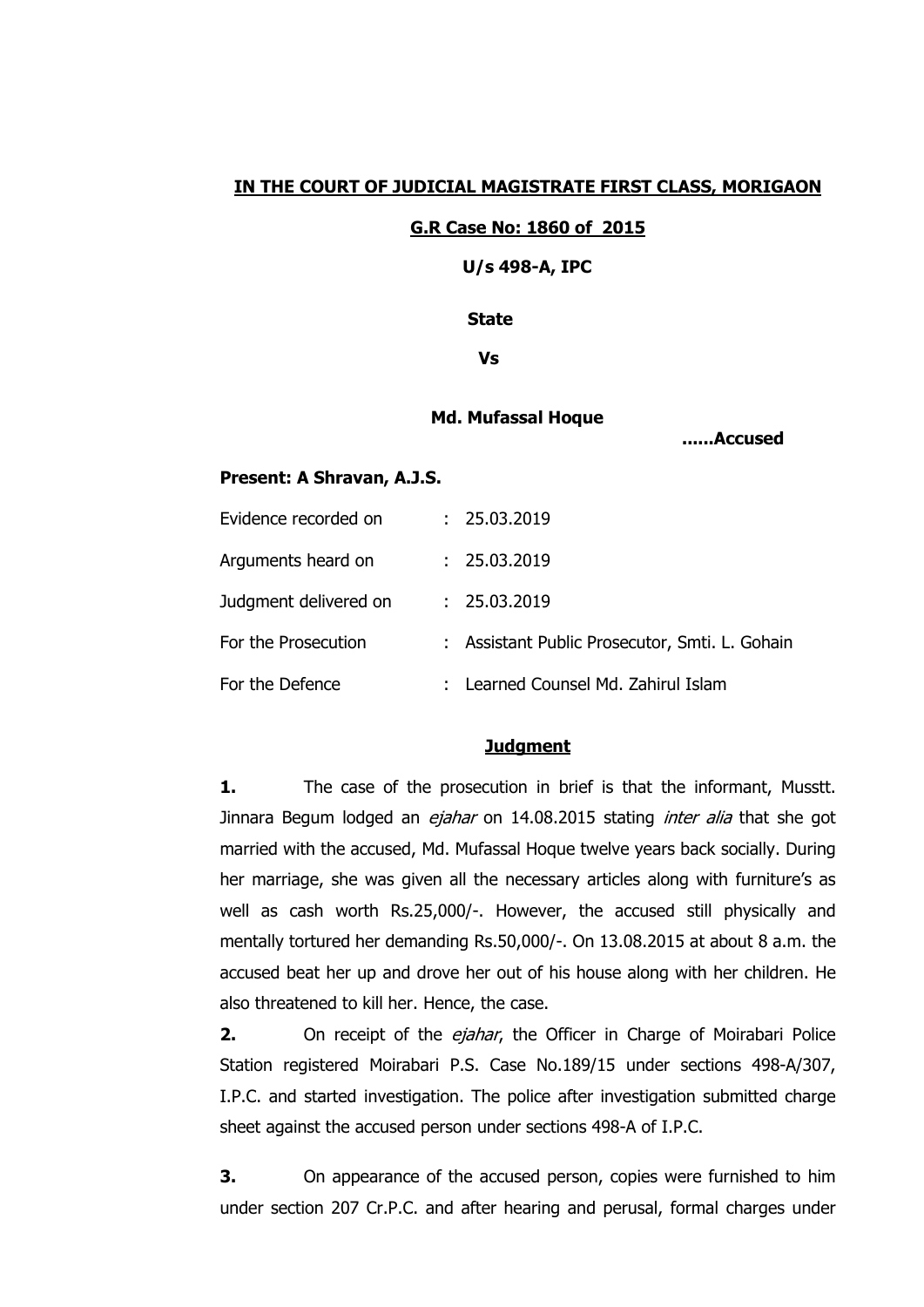sections 498-A, IPC was framed, which was explained to him to which he pleaded not guilty and claimed to be tried.

**4.** The prosecution side to prove its case examined the informant/ victim, Jinnara Begum, as PW-1. The statement of the accused person under section 313, Cr.P.C. was recorded. The accused denied the case and declined to adduce evidence. I have heard both the learned Assistant P.P. and the learned counsel for the accused person.

## **5. POINTS FOR DETERMINATION**:-

I. Whether the accused person being the husband of the victim subjected her to cruelty and thereby committed an offence u/s 498(A) of I.P.C.?

### **DISCUSSIONS, DECISIONS AND REASONS THEREOF**:-

**6.** PW 1, Jinnara Begum, the informant/ victim has deposed in her evidence that the instant case is nothing but the outcome of misunderstanding between herself and the accused/ her husband and that presently, both of them are residing together along with their three children. She further deposed that she has no resentment against the accused person and that she is residing happily with the accused person along with her three children.

**7.** From the evidence of the prosecution witness, it appears that the informant is not inclined to prosecute the accused person. It has become apparent that there must have been some minor altercation between the informant and the accused person. However, the same appears to have been resolved. Thus, from the little evidence that has been brought before this court in the form of the statements made by the informant, it is seen that no offence has been made out against the accused persons under any section of law. Situated thus, it is found that the prosecution has failed to implicate the accused persons of any offence.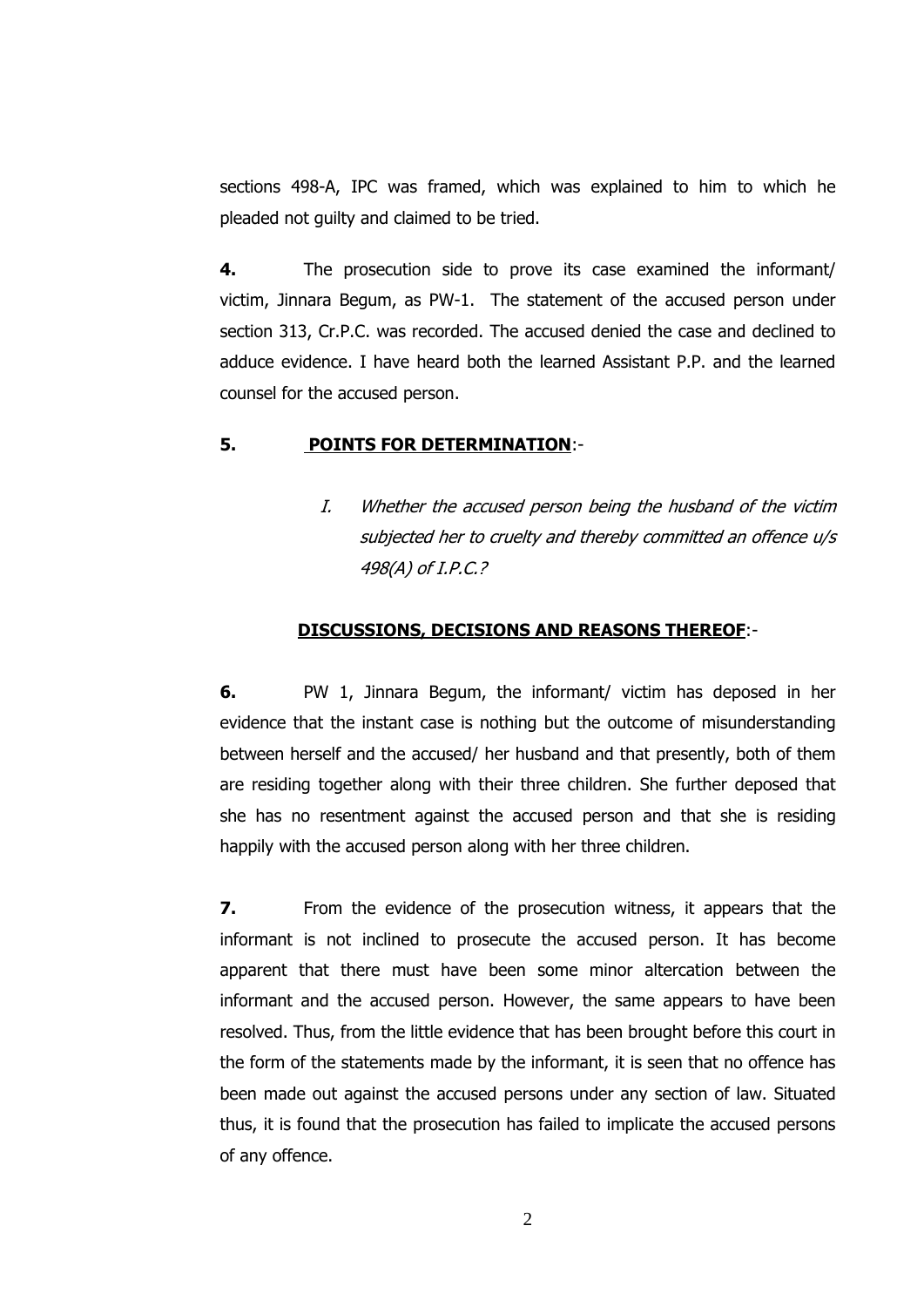# **8. ORDER**

Considering the discussions made above and after all deliberations, it can be safely presumed that the prosecution has failed to drive home the guilt of the accused persons. Hence, the accused person, Md. Mufassal Hoque is acquitted of the offence under sections 498-A, of the Indian Penal Code and set at liberty forthwith.

His bail bonds are extended for a period of 6 (Six) months as per Section 437 A, Criminal Procedure Code.

Given in my hand and under the seal of this court on this the  $25<sup>th</sup>$  day of March, 2019.

Typed by Me: Ayushree Shravan Judicial Magistrate First Class, Morigaon